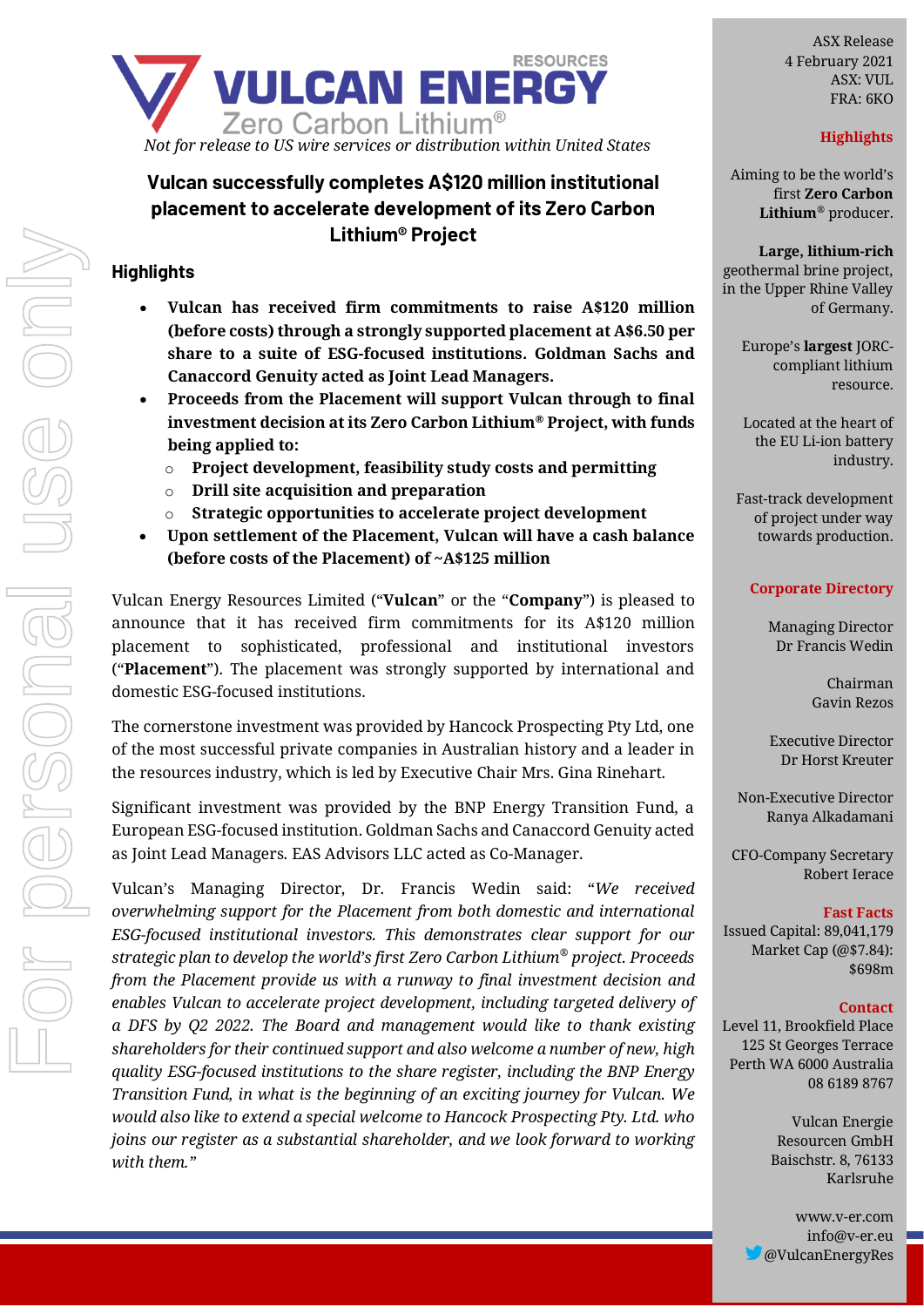

The Placement provides funding to Vulcan to support it through to final investment decision at its Zero Carbon Lithium® Project, with proceeds being applied to:

- Project development, permitting, feasibility study costs and overheads:
	- $\circ$  Definitive feasibility study due mid-2022 which includes the acquisition of exploration data, the permitting of the Zero Carbon Lithium® Project and completion of studies towards permitting and development;
	- $\circ$  Extensive lithium test work and development of pilot plants in Germany; and
	- o Corporate overheads and working capital to support significant increase in headcount in Germany in order to accelerate on-the-ground development.
- Drill site acquisition and preparation:
	- o Land access costs (acquisition or leasing) and the purchase of long lead drilling items in Germany.
- Strategic opportunities to accelerate project development:
	- o Vulcan is assessing options to acquire existing infrastructure in Germany to accelerate development.

## **Placement Details**

The Placement will comprise the issue of 18,461,538 new fully paid ordinary shares ("**New Shares**") at an issue price of A\$6.50 per share, which represents a:

- 17.1% discount to the last closing price of A\$7.84 on 1 February 2021;
- 17.8% discount to the 5-day volume weighted average price ("**VWAP**") of A\$7.90 as at 1 February 2021; and
- 14.7% discount to the 30-day VWAP of A\$7.62 as at 1 February 2021.

New Shares will be issued pursuant to the Company's placement capacity under ASX Listing Rule 7.1 (12,896,177 New Shares) and 7.1A (5,526,900 New Shares), and rank pari passu with fully paid ordinary shares in Vulcan. Accordingly, no shareholder approval will be required for the issue of ASX Listing Rule 7.1 and 7.1A New shares.

Chairman, Gavin Rezos, intends to participate in the Placement for \$250,000 (38,461 New Shares), which will be subject to shareholder approval to be sought at an upcoming extraordinary general meeting ("**EGM**").

The Company confirms that the issue price of \$6.50 per share satisfies the requirements of Listing Rule 7.1A.

Canaccord Genuity (Australia) Limited and Goldman Sachs Australia Pty Ltd acted as Joint Lead Managers and Bookrunners to the Placement. EAS Advisors LLC acted as Co-Manager.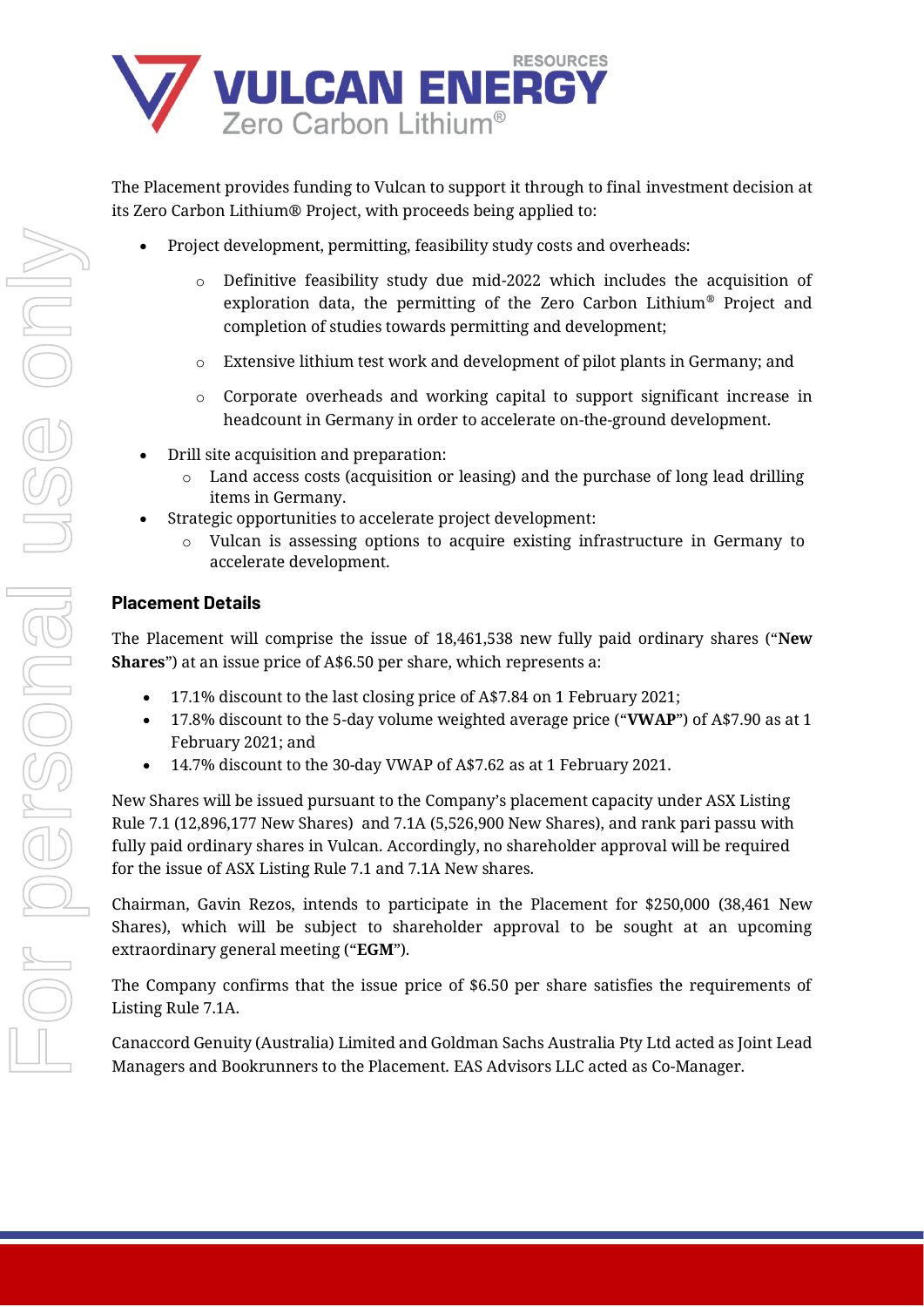

## The indicative key dates for the Placement are outlined below:

| Event                                                                            | Time (AEDT) / Date                   |
|----------------------------------------------------------------------------------|--------------------------------------|
| <b>Announce completion of the Placement</b><br>bookbuild and trading halt lifted | 10:00am on Thursday, 4 February 2021 |
| <b>Settlement of the Placement</b>                                               | <b>Wednesday, 10 February 2021</b>   |
| <b>Allotment and quotation of New Shares</b><br>issued under the Placement       | Thursday, 11 February 2021           |
| EGM to approve Chairman's participation in<br>the Placement                      | <b>March 2021</b>                    |

*Note: The above dates are indicative only and are subject to change, subject to compliance with the ASX Listing Rules and Corporations Act.* 

## **For and on behalf of the Board**

Robert Ierace

Chief Financial Officer – Company Secretary

For further information visit [www.v-er.com](http://www.v-er.com/)